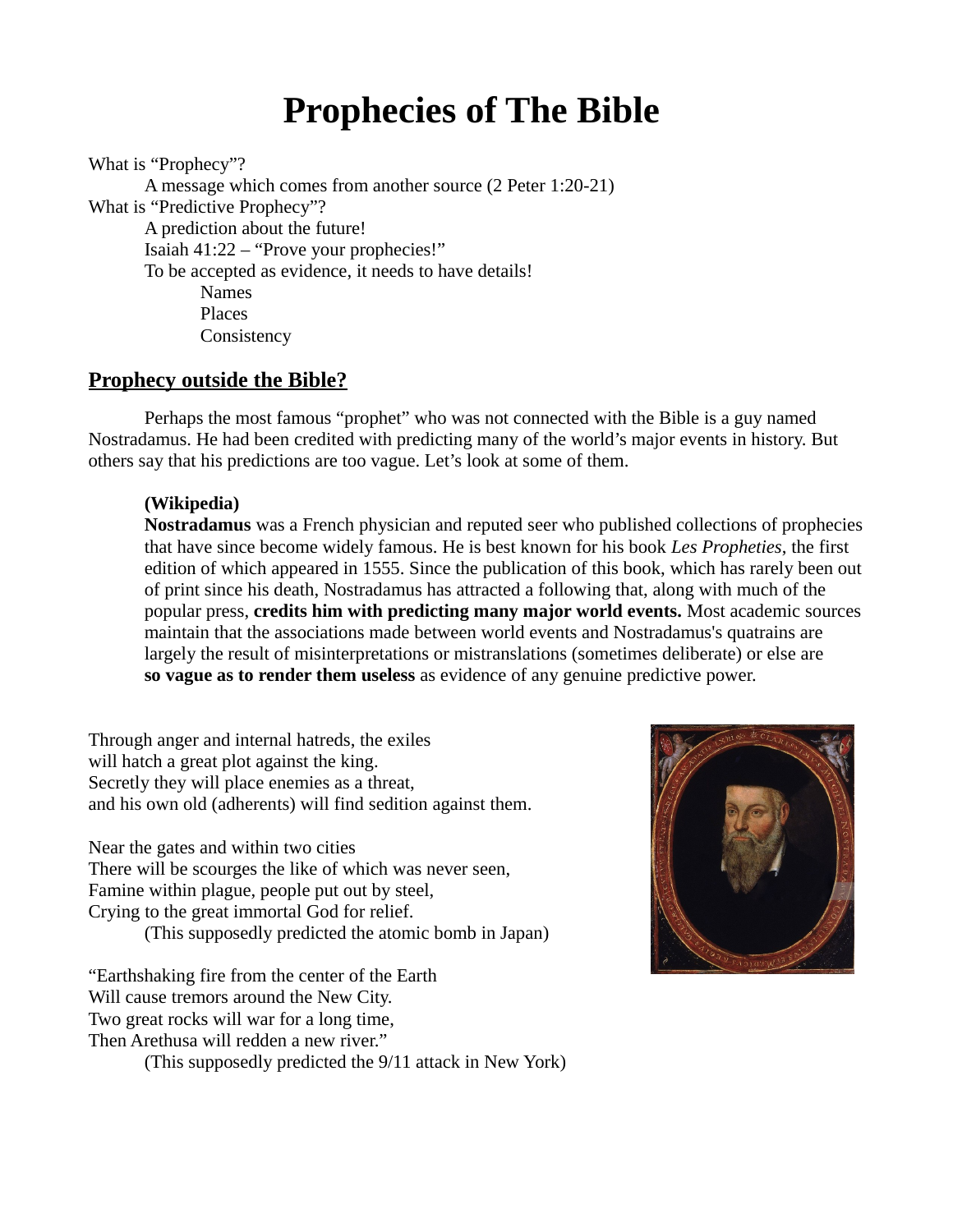Things to consider:

Are there specifics in these "prophecies"? Is there only one way to look at this after the fact? There are only a handful of these that seem to fit well with what has happened!

## **Prophecy Difficulties**

Understanding Prophecy can be very difficult! Why? Context is difficult When was it written? Will the event happen soon or a long time from now? Geography, Bible & secular history Much of it is in written in poetry! Not everything is fulfilled in the pages of The Bible Most commentaries relate everything to the "Tribulation" and the "Antichrist"

# **Dual Fulfillment?**

Dual Fulfillment is the idea that prophecies speak about something that is happening at the time and also about something that will happen in the future. This means that prediction can not mean just one thing, but two! Sometimes more than two!

How can this be the major way to interpret these thing if the earliest reference to a "dual fulfillment" is *The Use and Intent of Prophecy* by Thomas Sherlock (in around 1732). This idea is newer than the King James Bible from 1611! This book was written in response to a contemporary who said that the "prophecies" only refer to historical events.

It's because of this idea of dual/multiple fulfillment that the idea of *The Tribulation* started, about 100 years later (1800's). In Revelation it says that Satan will be bound for 1000 years. People wanted to know more about this time, so using the idea that any scripture can have an extra meaning, they search the Bible for more information. This basically means that there are NO RULES for deciding what applies and what does not, which has led to different versions of the Tribulation.

I really doubt that such radical ideas that are so new can be correct.

# **You CAN'T predict the end of the world!**

Matthew 24, Mark 13, Luke 21

People will try to determine when THE END will come, but no one knows this, except THE FATHER.

People will try to predict THE END by pointing to "bad things" happening all over the world, but Jesus said that "wars and rumors of wars" will not mean that the end is going to happen.

THE END will come as a surprise - like a thief in the night.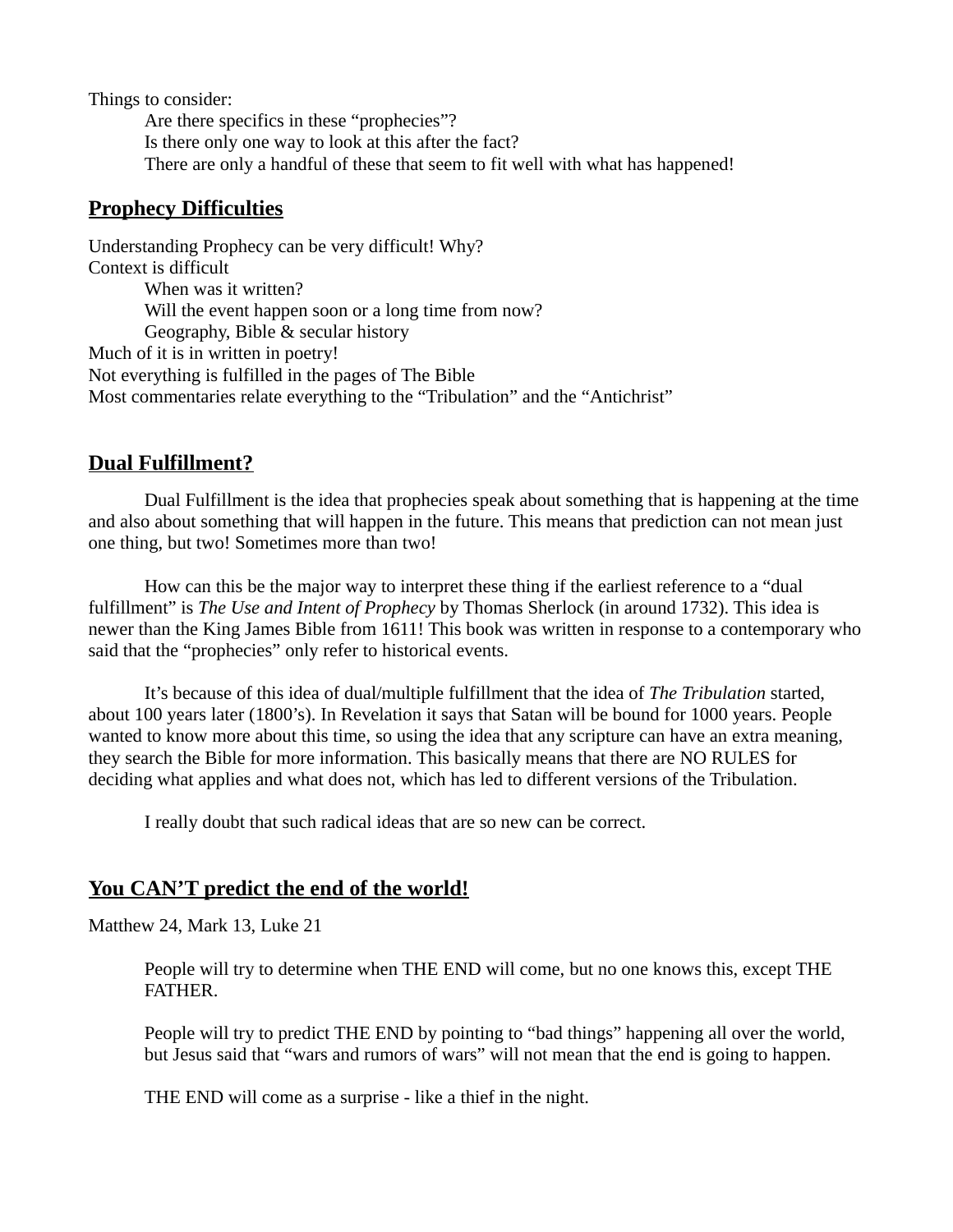# **The ANTICHRIST?**

The topic of the ANTICHRIST has captivated the imagination of people for generations. Believed to be an agent of Satan, theologians and movie writers have created much fear and trembling in the hearts of millions of people around the world by claiming that Satan will bring forth and use one specific individual as an evil counterpart to Christ, and that this "antichrist" will be of such similar power and might to the real Christ that the world and all souls in it will be in great peril leading to one final battle that will decide the ultimate fate of the universe and beyond!

The teaching has evolved and each new generation of religious "thinkers" adds new elements to the mystique that is the Antichrist!

## **A. What people say.…**

(Please note that any Bible passages found in quoted material DO NOT NECESSARILY REPRESENT WHAT THE PASSAGES MEAN. You must place them into context!)

Research reveals that the idea of a single individual "antichrist" began about 200 years after Christ left the earth. Since that time, people of subsequent generations slowly built upon those initial theories until the current model for the antichrist is what it is today.

The following article, taken from the website *about.com* (http://christianity.about.com/od/endtimestopicalstudy/a/antichrist.htm) adequately summarizes the most basic common beliefs about antichrist today. (Verse quotations have been removed for reasons of space.)

#### *Who is the Antichrist?*

Although the Bible does not specifically name who the antichrist will be, it does give us some clues as to what he will be like.

#### *Speculation*

During my research I came across a lot of current speculation about the antichrist, who he is or who he might be. A great many unlikely guesses were among the suggestions. The most popular names to come up were George W. Bush, Barack Obama, and the Pope. I too have been accused of being the antichrist by a few of my readers who don't agree with a biblical perspective or an editorial I've written. However, it's highly improbable that one of these (Bush, Obama, Benedict, or Me) is the actual "son of perdition" spoken of in 2 Thessalonians, chapter 2.

#### *Bible Names for Antichrist:*

By taking a look at the different names for the antichrist in the Bible, we can gain a better understanding of the kind of person he will be.

#### *Antichrist*

The name "antichrist" is only found in 1 John 2:18, 2:22, 4:3, and 2 John 7. The Apostle John was the only Bible writer to use the name antichrist. Studying these verses, we learn that many antichrists (false teachers) will appear between the time of Christ's first and Second Coming, but there will be one great antichrist who will rise to power during the end times, or "the last hour," as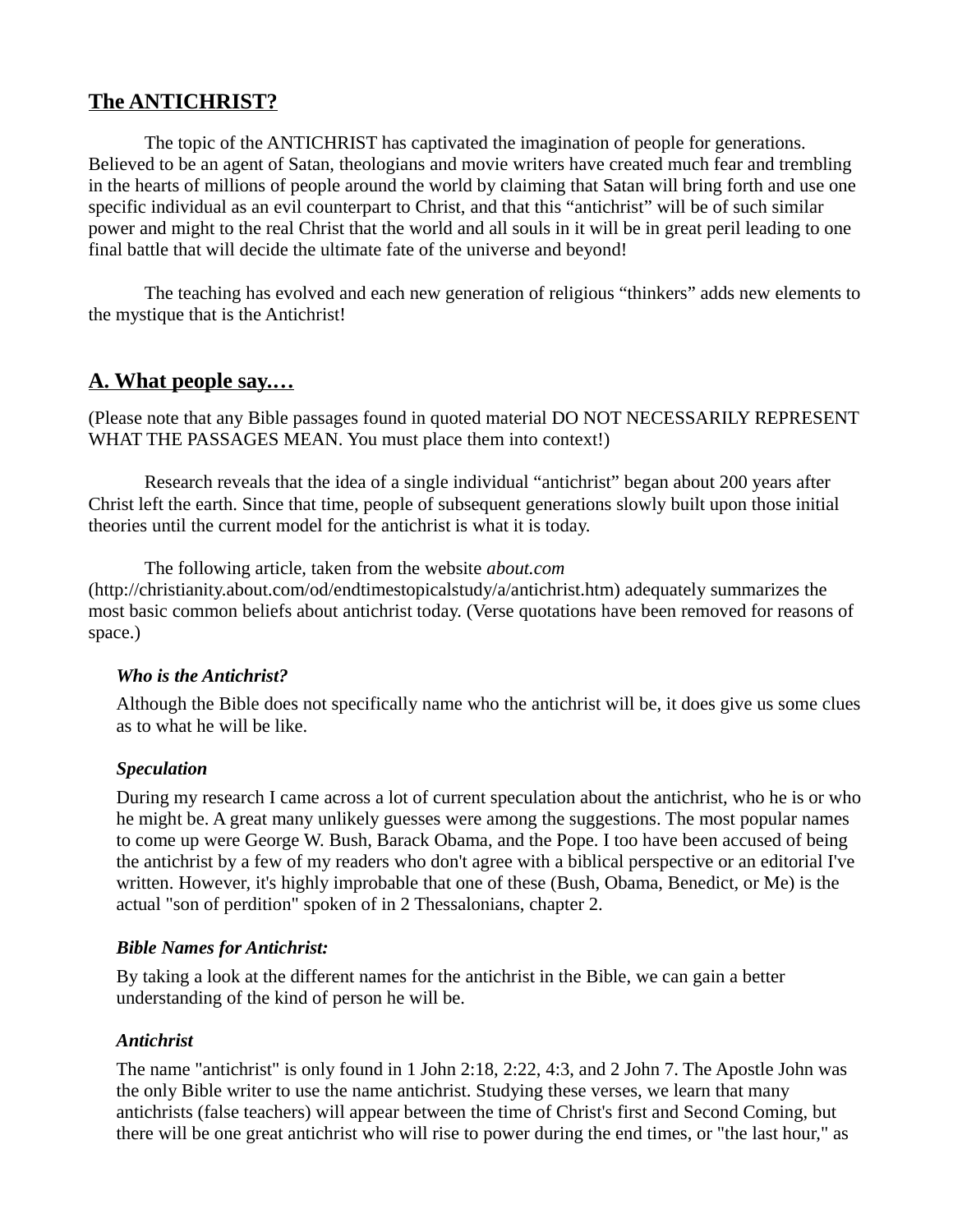1 John phrases it. He will deny that Jesus is the Christ. He will deny both God the Father and God the Son. He will be a liar and a deceiver.

By the end times, many will easily be deceived and embrace the antichrist because his spirit will already dwell within the world.

## *Man of Sin*

In 2 Thessalonians 2:3-4, the antichrist is described as the "man of sin," or "son of perdition." Here Paul, like John, is also warning believers about the antichrist's ability to deceive:

The NIV makes it clearer that a time of rebellion will come prior to Christ's return and then the "man of lawlessness, the man doomed to destruction" will be revealed. The antichrist eventually will exalt himself above God to be worshiped in the Lord's Temple, proclaiming himself to be God. Verses 9 and 10 say that the antichrist will do counterfeit miracles, signs and wonders, to gain a following and deceive many.

## *The Beast*

In Revelation 13:5-8, the antichrist is referred to as "the beast:"

We see this name "the beast" used for antichrist several times in Revelation.

The antichrist will gain political power and spiritual authority over every nation on the earth. He will most likely begin his rise to power as a very influential, very charismatic, political or religious diplomat. He will rule the world government for forty-two months. According to many eschatologists, this time frame is understood to be during the latter half (3.5 years) of the tribulation. During this period, the world will endure a time of unprecedented trouble.

## *A Little Horn*

In Daniel's prophetic vision of the end of days we see "a little horn" described in chapters 7, 8 and 11. In the interpretation of the dream, this little horn is a ruler or king, and speaks, of the antichrist.

According to many end times Bible scholars, Daniel's prophecy interpreted together with verses in Revelation, specifically point to a future world empire coming from a "revived" or "reborn" Roman Empire, like the one in existence at the time of Christ. They predict that the antichrist will emerge from this race.

#### *False Christ*

In the Gospels (Mark 13, Matthew 24-25, and Luke 21), Jesus warned his followers of the terrible events and persecution that will occur before his second coming. Most likely, this is where the concept of an antichrist was first introduced to the disciples, although Jesus does not refer to him in the singular:

#### *Conclusion*

Is the Antichrist alive today? He could be. Will we recognize him? Perhaps not at first. However, the best way to avoid being deceived by the spirit of the antichrist is to know Jesus Christ and be ready for his return.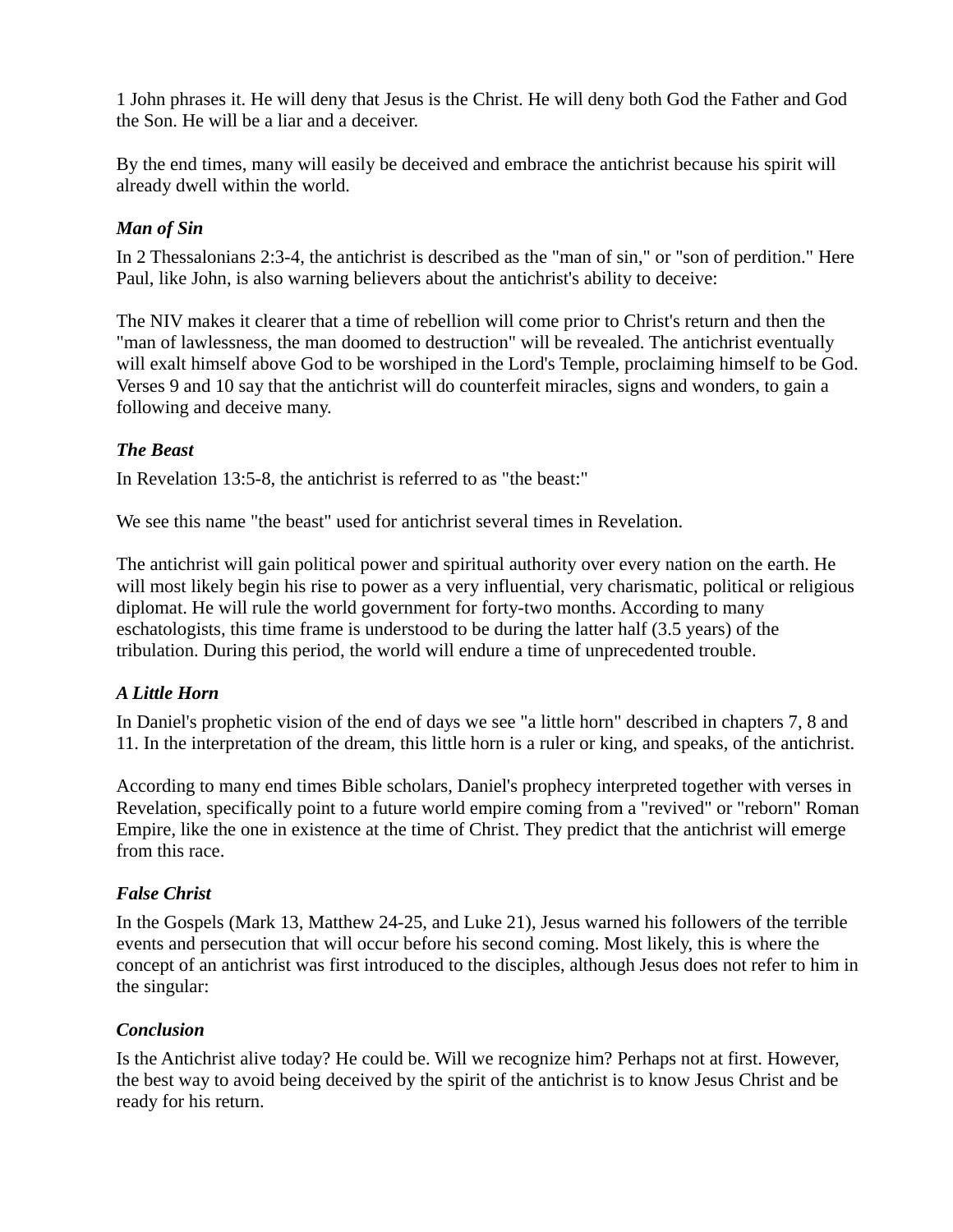#### *Analysis:*

- The writer points out that the name "antichrist" IS ONLY FOUND IN JOHN'S WRITINGS!
- The writer states that the antichrist is spoken of in several other writings, even though neither the word itself nor any such connection of the antichrist to the passages can be found in the writers on the first 100 years after the close of the New Testament!
- The entire idea of a one single person being THE ANTICHRIST is the product of human opinion.
- The fact that hundreds of thousands of people believe and teach it as fact does not make it a fact.

## **B. What GOD says....**

As the writer mentioned above, there is only one New Testament writer who speaks about an antichrist, and this is John.

The antichrist is anyone (there can be many) who begins as a Christian and then denies Christ!

#### 1 John 2:18-23 (Our translation):

18 *Children, it is the last hour and just as you have heard that an antichrist is coming, also now many have become antichrists, from this we know that it is the last hour.* 19 *They went out from us, but they were not out of us; for if they were out of us they would have remained with us; but so that they might be shown because they are all not out of us.* 20 *And you have a KRISMA from the holy one and all of you know.* 21 *I did not write to you because you do not know the truth, but because you know it and because every lie is not out of the truth.* 22 *Who is the liar except the one denying that Jesus is not the Christ? This is the antichrist; the one denying the father and the son.* 23 *Every one denying the son neither has the father, the one confessing the son also has the father.* 24 *Let that which you heard from the beginning remain in you! If that which you heard from the beginning remains in you, you also will remain in the son and in the father.* 25 *And this is the promise which he proclaimed to you, eternal life.*  26 *I wrote these things to you concerning the ones deceiving you.* 27 *And the KRISMA which you received from him, remains in you and you have no need in order that someone might teach you, but as his KRISMA teaches you concerning all things and is true and is not a lie, and just as it has taught you, you must remain in it.* 

The Christians lived in a time when all of them has special Holy Spirit guidance. This is the KRISMA - or "anointing" - John mentioned here. The arguments made by John in this text center around the idea of identifying the TRUE Spirit of guidance when claims are made. People who were once Christians (2:19) and who had received the KRISMA (the Holy Spirit) somehow became deceived in their minds and started believing incorrect things. They would then publicize their wrong ideas claiming to have received them from The Spirit. When other Christians heard their ideas and knew they were Christians, they became confused.

#### 1 John 4:1-6 (Our translation):

1 *Beloved, do not believe every spirit but test to prove whether the spirits are from God, because many false prophets have gone out into the world.* 2 *By this we know the spirit of [the] God; every spirit which confesses Jesus Christ having come in the flesh is from [the] God,* 3 *and every spirit does not confess Jesus is not from [the] God; and this is the antichrist, which you heard is coming, and now is already in the world.* 4 *Children, you are out of God and you have overcome them, because greater is the one in you than the one in the world.* 5 *They are out of the world, and on account of this they speak and the world hears them.* 6 *We are out of [the] God, and the one knowing [the] God hears us,*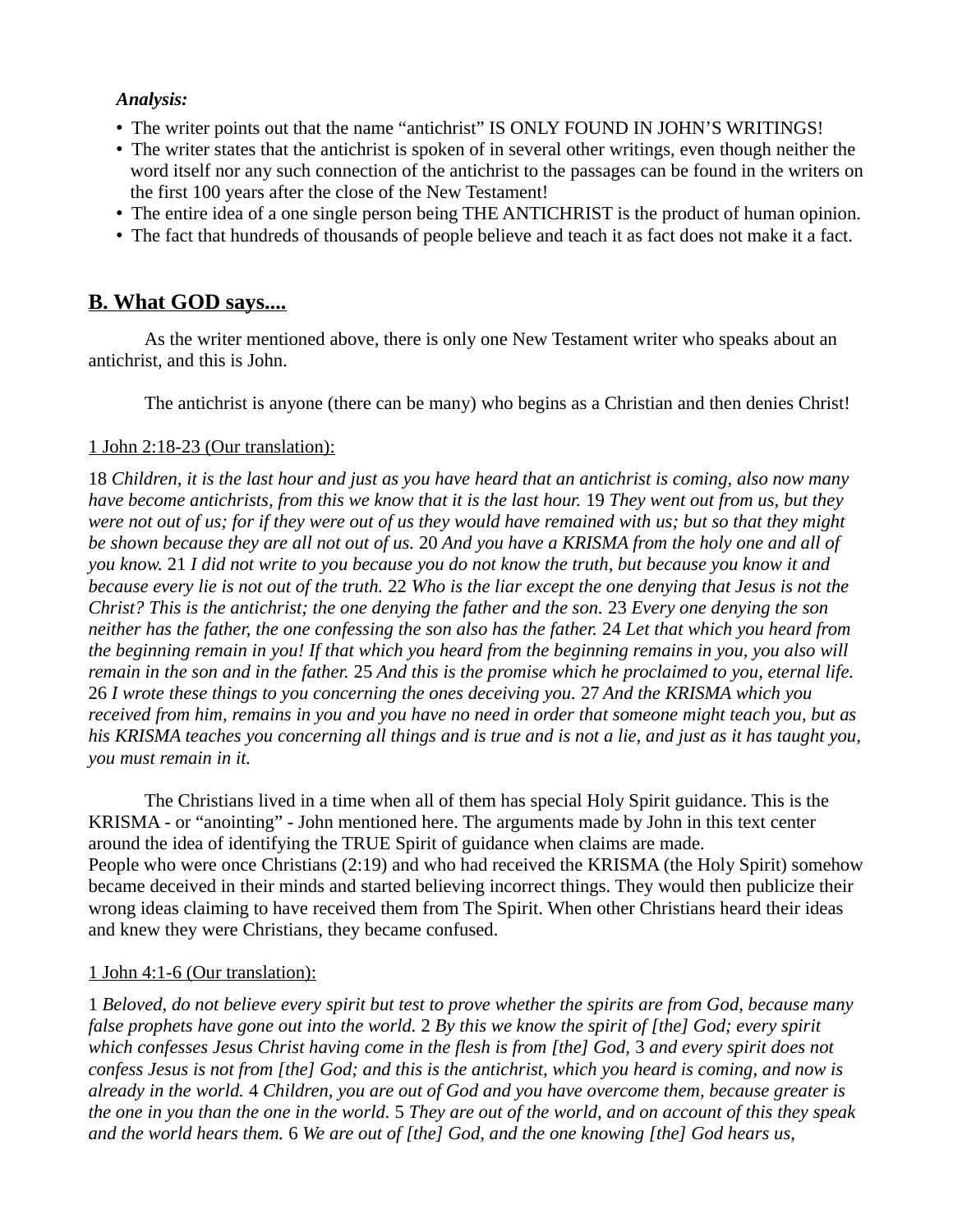*whoever is not out of [the] God does not hear us. By this we know the spirit of truth and the spirit of deception.*

#### 2 John 1:7 (Our translation):

7 *For many deceivers have gone out into the world, the ones not confessing Jesus coming in the flesh; this is the deceiver and the antichrist.* 

Context indicates that these teachers were saying false things about Jesus--like teaching that Jesus was not a real person!

This is why John points out that the TRUE KRISMA will never say that Jesus was not a real person. Notice how John (in 2:18) very clearly does not speak of only ONE person coming in the future, but rather speaks of MANY antichrists that had - at that time - already become antichrists!

This is the only place where antichrists are mentioned. There is no connection made in the Bible between the people John mentions here and the writings of Paul, of Daniel, or even of John's own writings in that book of Revelation. The only person who can become an antichrist is a Christian! Any Christian who decides to go outside of the teaching of Christ becomes a deceiver and an antichrist!

## **The Purpose of Prophecy**

To give proof for being a Prophet To warn people when they are bad To give hope to people when they are good So that there would be written proof for the Christ when he came. Only about 2% of OT prophecy is messianic Only about 5% of OT prophecy looks to the NT Most prophecy is to tell people what is going to happen soon.

# **Prophecies In Israel's History**

Israel's history is portrayed in Deuteronomy 28:47-68. Study this prediction carefully and compare it with history! God said that they did not follow His laws that they would be attacked by enemies from far away, and when their cities were surrounded, they would resort to cannibalism. Similar things are said at the end of Leviticus.

When Israel (the Northern Kingdom) became deeply involved in idolatry, Isaiah foretold that the Lord would raise up the Assyrians as the "rod of [His] anger" to punish them<sup>[1](#page-5-0)</sup>. God announced that after the Assyrians took Israel, the Assyrians themselves would be destroyed<sup>[2](#page-5-1)</sup> by Babylon. History reveals that that is exactly what happened.

Later, when the Southern kingdom of Judah forgot their God and disobeyed him, the prophets announced that Babylon would arise to punish her<sup>[3](#page-5-2)</sup> and indeed, to take her captive for seventy years<sup>[4](#page-5-3)</sup>.

<span id="page-5-0"></span><sup>1</sup> Isaiah 10:5-6

<span id="page-5-1"></span><sup>2</sup> Isaiah 10:12, 24-25

<span id="page-5-2"></span><sup>3</sup> Jeremiah 25:9-11; Habakkuk 1:5

<span id="page-5-3"></span><sup>4</sup> Jeremiah 25:11-12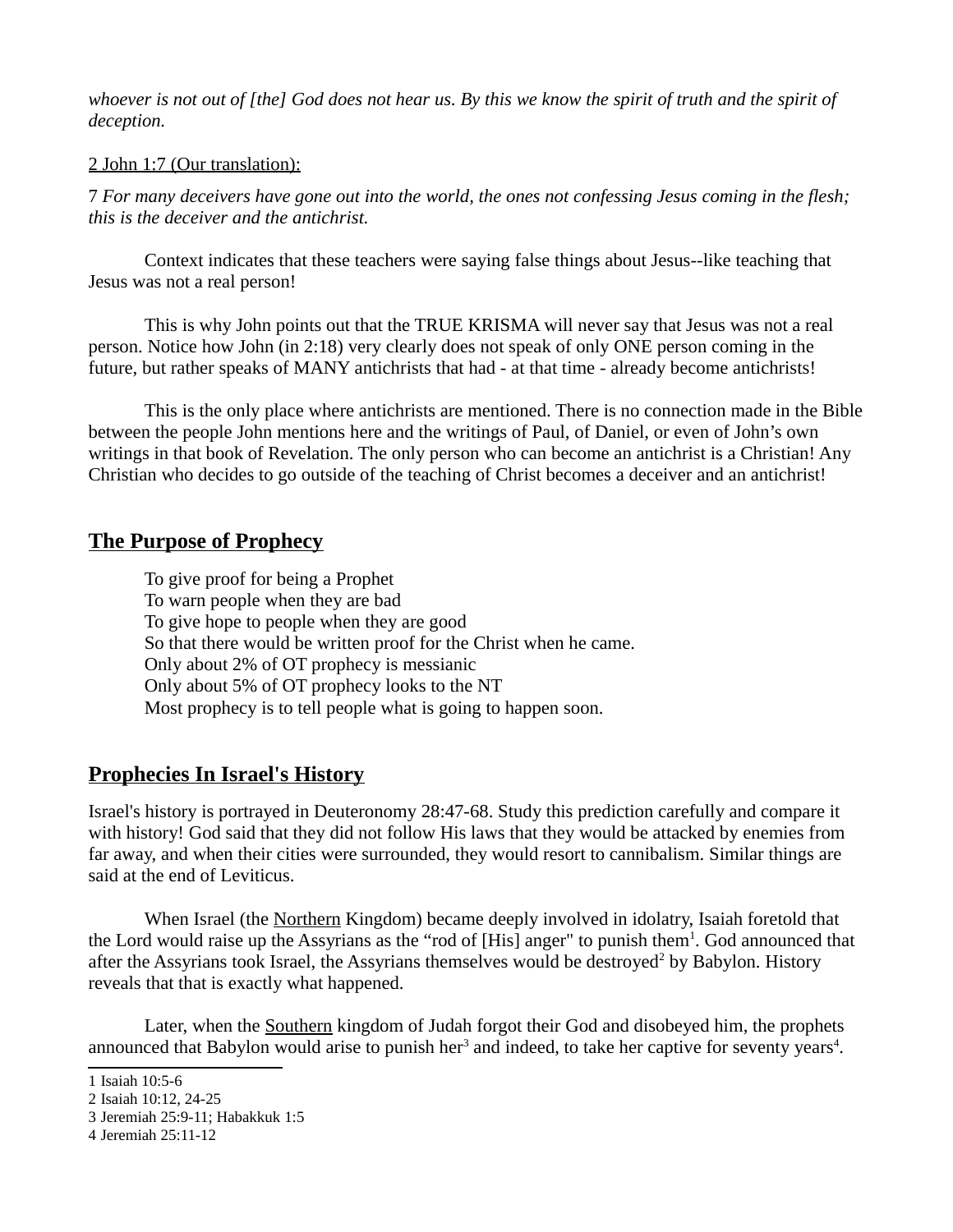The history of those events is available for all who care to read it<sup>[5](#page-6-0)</sup>. But even mighty Babylon, "the glory of kingdoms," was to be destroyed by the Medes and Persians<sup>[6](#page-6-1)</sup>, and, as everyone who has read, that is just what happened<sup>[7](#page-6-2)</sup>. Many other Old Testament examples have been fulfilled that we have record of.

While the Jews were under Persian rule, King Cyrus of Persia was moved by the Lord to let the Jews go back and rebuild Jerusalem. He was prophesied by name more than a century and a half before the king was even born<sup>[8](#page-6-3)</sup>. It is because of such remarkable prophecies as these that critics want to redate the books of the Bible at a very late time!

Even John the Immerser was prophesied about<sup>[9](#page-6-4)</sup>! Isaiah foretold his coming and the fulfillment of that can be seen in the New Testament<sup>[10](#page-6-5)</sup>!

# **Prophecy In World History**

The books of Daniel and Revelations are hard to understand because they predict things that are not later recorded in the Bible itself. Perhaps though, the easiest to understand is from Daniel 8. Daniel had a dream from God and didn't know what it meant. The angel Gabriel came to explain it to him.

The place where Daniel was currently ruled by the Medes and Persians, but later the Greeks would take over. The Greeks would have one king, and he would "be broken as soon as [Greece] was mighty." We know this person in secular history as Alexander the Great! When he had built a great empire, he died in the prime of his life!

What would happen after that? Gabriel said that "four kingdoms" would rise in its place. When Alexander died, his generals all competed for power for about 42 years. When it that all ended, there were 4 prominent generals that all had their own territories! These were based in Macedon, Egypt, Syria, and Anatolia. It stayed this way for over 250 years.



#### Daniel 11:

The hostilities of a man against Israel would happen after a conflict in the south (Daniel 11:29-30).

*At the time appointed he shall return and come into the south, ... ships of Kittim shall come against him, and he shall be afraid and withdraw, and shall turn back and be enraged and take action against the holy covenant.* 

<span id="page-6-0"></span><sup>5</sup> See 2 Kings 24-25; 2 Chronicles 36:21

<span id="page-6-1"></span><sup>6</sup> Isaiah 13

<span id="page-6-2"></span><sup>7</sup> Daniel 5:28

<span id="page-6-3"></span><sup>8</sup> See Isaiah 44:28; 45:1; Ezra 1

<span id="page-6-4"></span><sup>9</sup> Isaiah 40:3-5

<span id="page-6-5"></span><sup>10</sup> Luke 3:4-6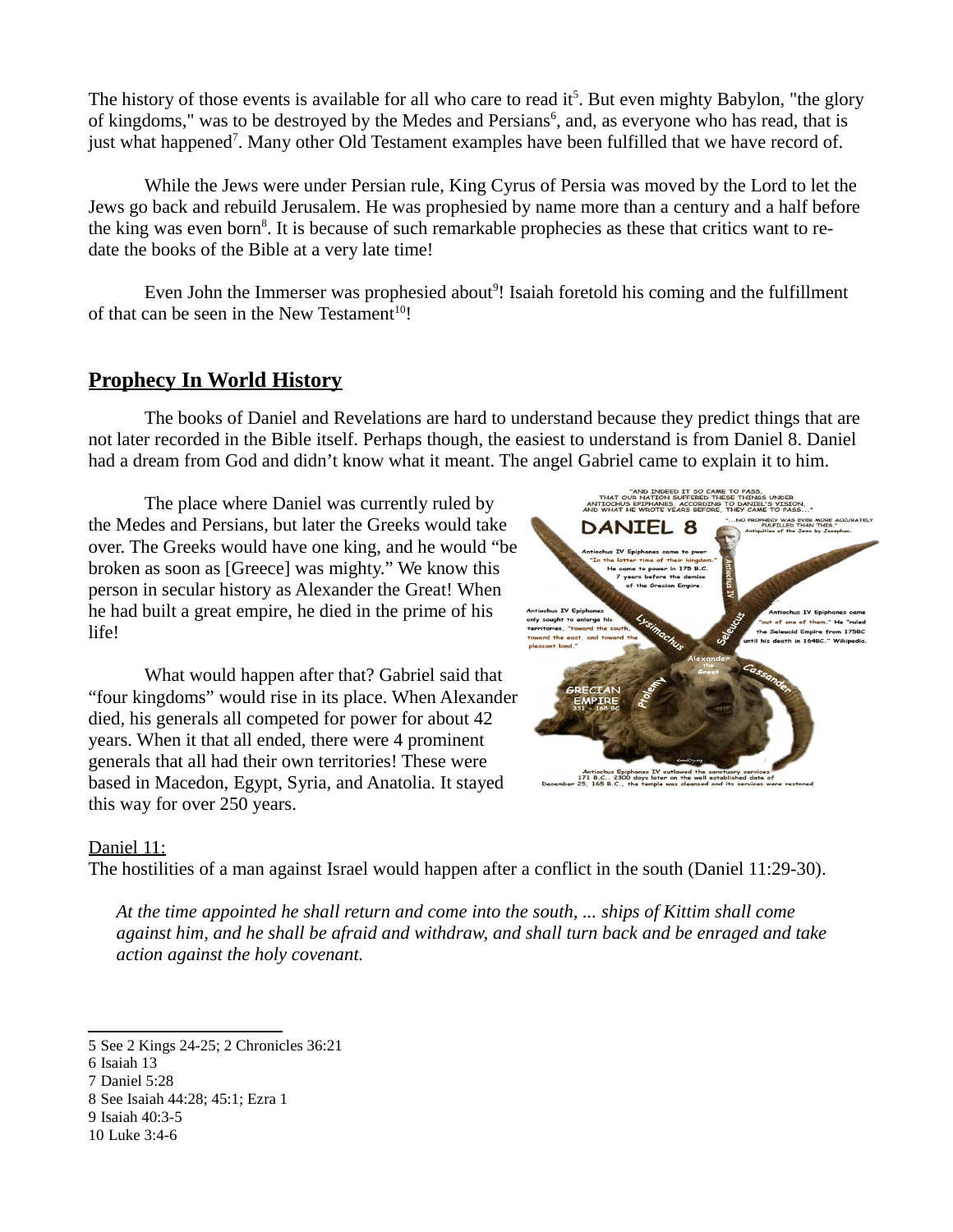This man would take military control of Jerusalem, and especially the temple & cause the sacrifices to cease (v. 31).

*Forces from him shall appear and profane the temple and fortress, and shall take away the regular burnt offering. And they shall set up the abomination that makes desolate.* 

He would prefer and protect those who "violate the covenant" & He would meet resistance (vs. 32-33).

*He shall seduce with flattery those who violate the covenant, but the people who know their God shall stand firm and take action.*

The righteous would suffer intense persecution (vs. 33-34a)

*though for some days they shall stumble by sword and flame, by captivity and plunder.*

Secular history says that Daniel Chapter 11 is about a guy named **Antiochus IV Epiphanes**! Egypt is the South Syria is the North This all happened about 200 years after Daniel!



# **Prophecies about Jesus**

The different types of prophecy about the Son of God are nothing short of miraculous and are demanding evidence for Bible inspiration. The prophets that wrote these things down did not always know what they meant. They knew something big was coming, but the details were not clear. When Jesus came, suddenly everything made sense! For example, there are prophecies about:

(A) HIS LINEAGE—He would be of the seed of Abraham<sup>[11](#page-7-0)</sup>: of the tribe of Judah<sup>[12](#page-7-1)</sup>; and, to the virgin Mary<sup>[13](#page-7-2)</sup>. The scriptures even mention where he would be born<sup>[14](#page-7-3)</sup>!

(B) HIS NATURE—Jesus was to be both human and divine; though born, He was eternal<sup>[15](#page-7-4)</sup>. The Father would put His Spirit on him, and he would bring justice to the Gentiles<sup>[16](#page-7-5)</sup>.

(C) HIS BETRAYAL, DEATH, RESURRECTION—-It was foretold by the prophets that the Messiah would enter the city on a donkey<sup>[17](#page-7-6)</sup> and that the people would rejoice. Also the prophets wrote that the Lord would be betrayed by a friend (Psalm 41:9) and he was (John 13:18). He would be spit upon and beaten (Isaiah 50:6; Matthew 26:67) and in death His hands and feet would be pierced (Psalm 22:16; Matthew 27:30 and John 19:37), and this is precisely what happened. Though He would be killed, amazingly, His flesh would not experience decay, but He would be raised from the grave (Psalm 16:10; Acts 2:22ff).

<span id="page-7-0"></span><sup>11</sup> Genesis 22:18; Luke 3:34

<span id="page-7-1"></span><sup>12</sup> Genesis 49:10?; Hebrews 7:14

<span id="page-7-2"></span><sup>13</sup> Isaiah 7:14; Matthew 1:22

<span id="page-7-3"></span><sup>14</sup> Micah 5:2; Matthew 2:6

<span id="page-7-4"></span><sup>15</sup> Micah 5:2; John 1:1,14

<span id="page-7-5"></span><sup>16</sup> Isaiah 42:1-4; Matthew 12:15-21

<span id="page-7-6"></span><sup>17</sup> Zechariah 9:9; John 12:15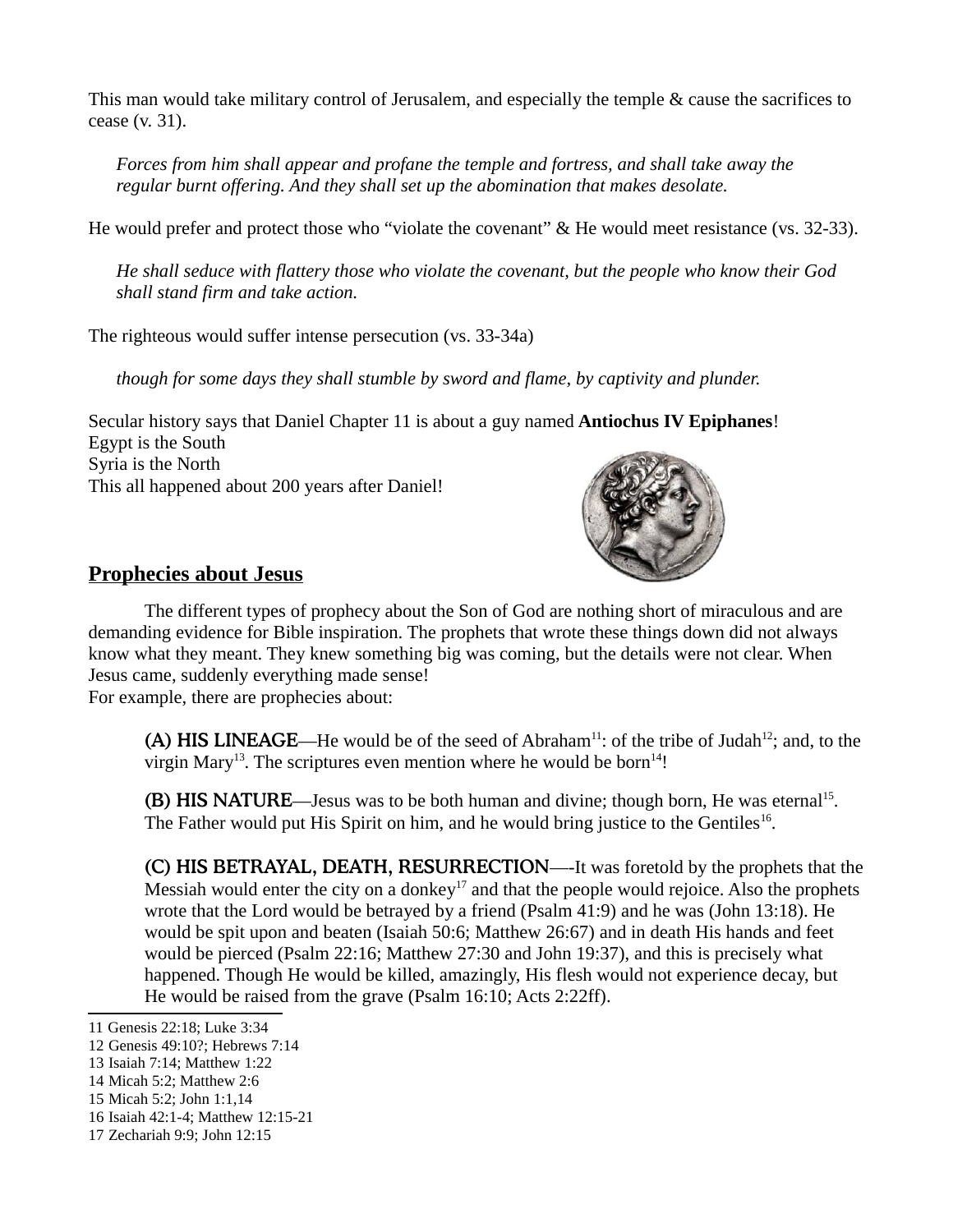# **Objections to Bible Prophecy**

*Some places are not destroyed*

Ezekiel 16:3 *therefore thus says the Lord God, 'Behold, I am against you, O Tyre, and I will bring up many nations against you, as the sea brings up its waves.* 4 *They will destroy the walls of Tyre and break down her towers; and I will scrape her debris from her and make her a bare rock.* 5 *She will be a place for the spreading of nets in the midst of the sea, for I have spoken,' declares the Lord God, 'and she will become spoil for the nations.* 6 *Also her daughters who are on the mainland will be slain by the sword, and they will know that I am the Lord.'"*

Isaiah 17:1 *The burden of Damascus. Behold, Damascus is taken away from being a city, and it shall be a ruinous heap.*

Jonah 3:4 *And Jonah began to enter into the city a day's journey, and he cried, and said, Yet forty days, and Nineveh shall be overthrown.*

• *An answer*

Jeremiah 18:7 *At one moment I might speak concerning a nation or concerning a kingdom to uproot, to pull down, or to destroy it;* 8 *if that nation against which I have spoken turns from its evil, I will relent concerning the calamity I planned to bring on it.* 

# **Wrong reference?**

Matthew 27:9 *Then that which was spoken through Jeremiah the prophet was fulfilled: "And they took the thirty pieces of silver, the price of the one whose price had been set by the sons of Israel;* 10 *and they gave them for the Potter's Field, as the Lord directed me."* 

# **How old is Daniel?**

The traditional answer is 6th Century BC, and the style of writing points to this time. Just like old English and old Cebuano are not quite the same, the time gap between these is so great that the Hebrew was different that it would be centuries later.

BUT…

Remember the guy we talked about earlier? Antiochus IV Epiphanes? Historians are convinced that Daniel 11 is talking about him. Notably, it does not talk about his death. **Assuming that prophecy can not possibly happen,** this leads to the modern scholarly answer of about 167 BC (early/middle of 2nd century BC) for the origin of The Book of Daniel.

So… how old is Daniel?